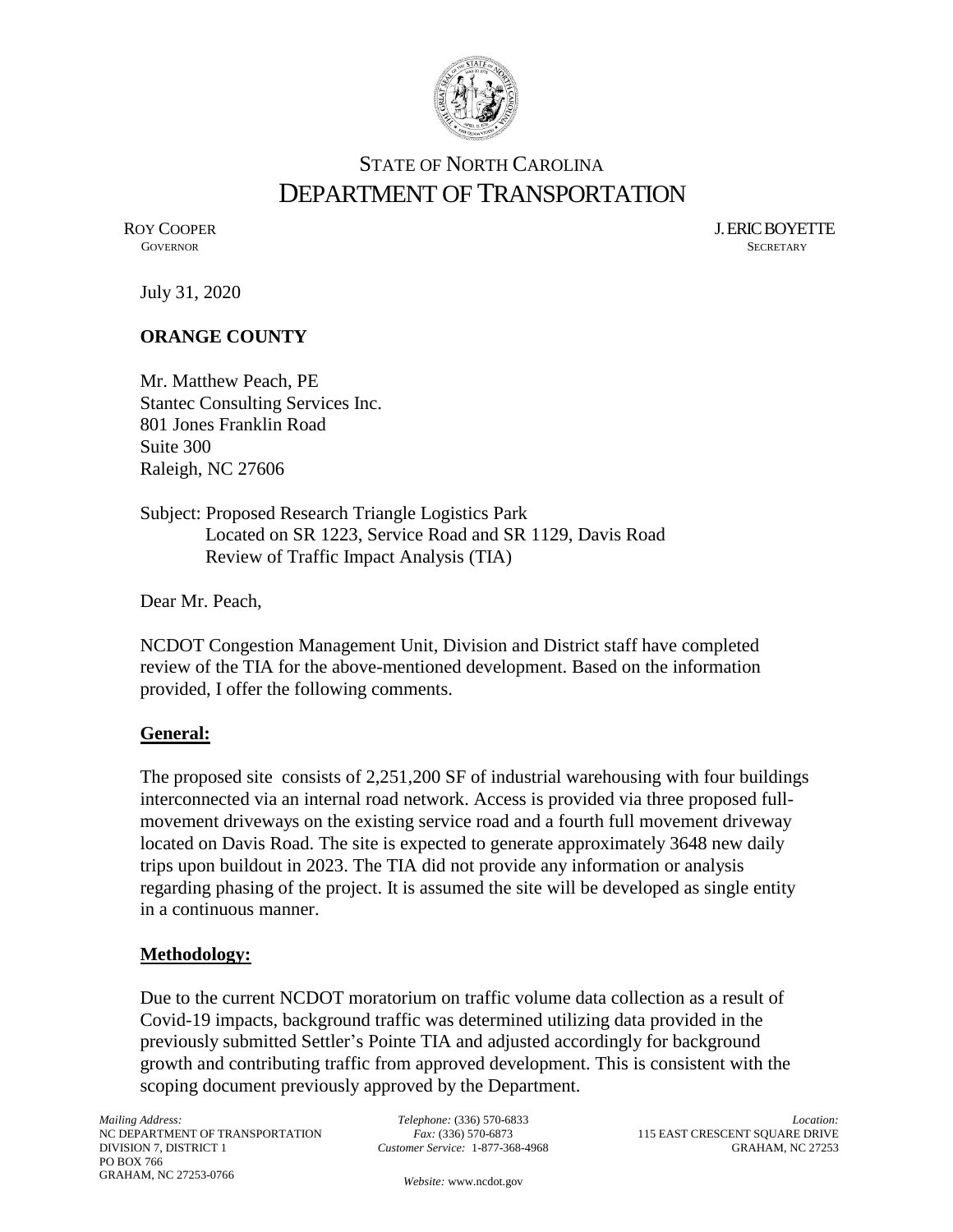# **Committed NCDOT Projects:**

The TIA indicates the proposed development is proximal to two NCDOT projects currently programmed in the State Transportation Improvement Program(STIP). Namely, U-5845(Churton Street Widening) and I-3306A(I-40 Widening). Neither of these projects include committed improvements at any of the intersections included in the study area of this TIA.

# **Analysis Results and Mitigation Requirements:**

## Old NC 86 and Waterstone Drive/Rippy Lane Intersection:

The analysis indicates that this intersection is expected to operate acceptably in the 2023 build scenario.

We concur with the TIA recommendation that no improvements are required.

## Old NC 86 and I-40 Westbound Ramps Intersection:

The analysis indicates a significant increase in delay and drop in LOS from D-F on the westbound approach with the addition of site traffic.

Pursuant to NCDOT guidelines, the applicant will need to provide additional analysis and recommendations for mitigation of this impact to include assessment for warrant and need for a traffic signal.

#### Old NC 86 and I-40 Eastbound Ramps Intersection:

The TIA recommends installation of a traffic signal at this location. The applicant should provide additional traffic signal warrant assessment supporting this recommendation. In the event that a signal is verified to be warranted and needed, it is noted that the analysis indicates that a substantial queue for the southbound left turn movement that may exceed existing storage may result. Additionally, the analysis indicates that the queue for the northbound through/right movement is expected to spill beyond the existing Old NC 86 and Service Road intersection which would be expected to result in significant operational and safety issues at that location. The applicant will need to provide additional analysis and recommendations to mitigate the queue spillback or consider restrictions of left turn movements at the service road.

#### Old NC 86 and Service Road Intersection:

As noted above, queue spill back from the adjacent eastbound ramps will need to be mitigated or restrictions of left turns at this intersection will need to be considered with appropriate internal circulation patterns provided to route traffic to the proposed Davis Road as an alternate access route. In the event that a full movement intersection is approved at this location, then the following improvements are required.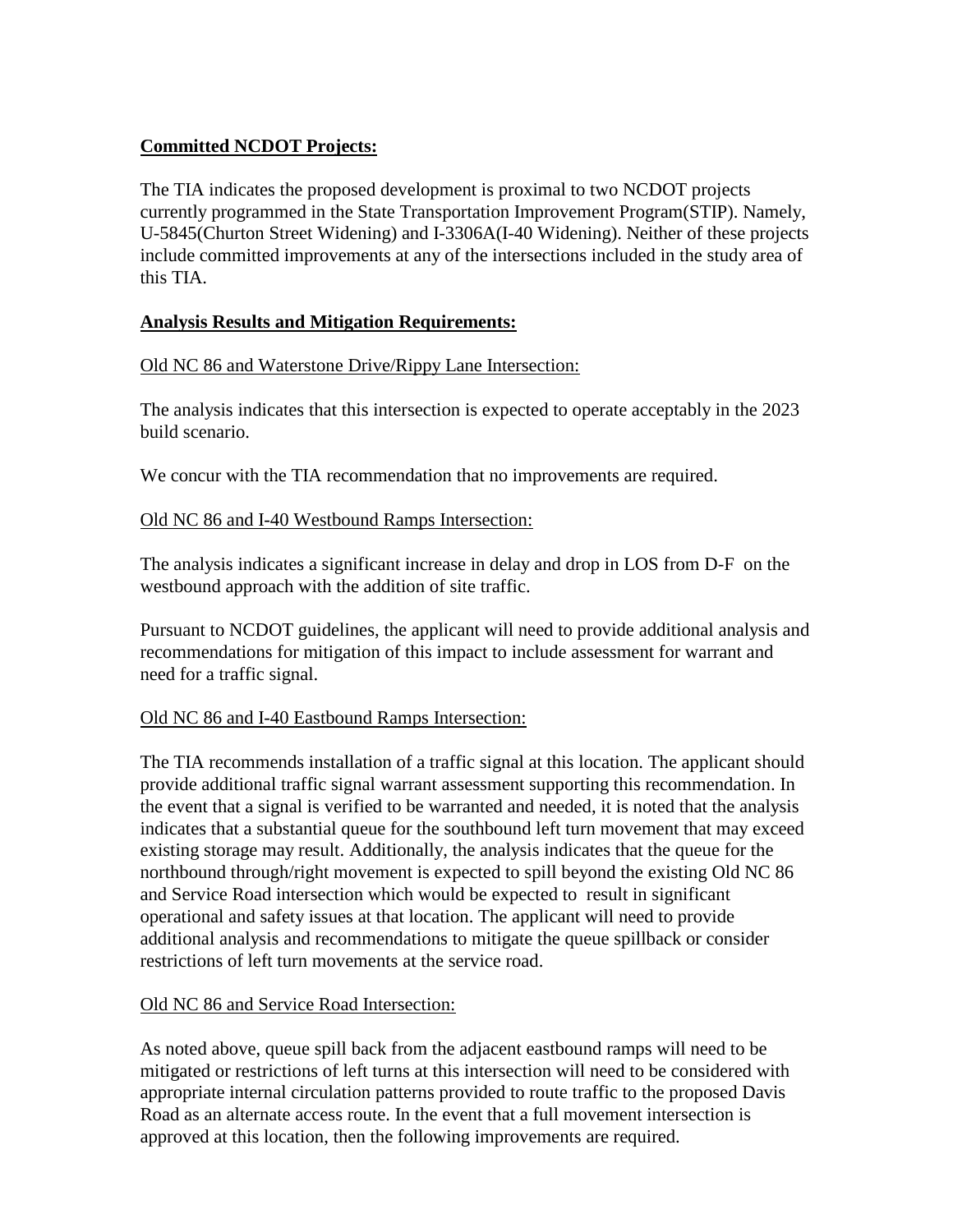- Construct an exclusive northbound left turn lane with 125' of full storage and appropriate transitions
- Construct and exclusive southbound right turn lane with 100' of full storage and appropriate transitions.
- Construct and exclusive eastbound right turn lane with 200' full storage and appropriate transitions.

Alternate improvements will need to be considered based on the final determination of the intersection configuration.

# Old NC 86 and Davis Road Intersection:

The analysis indicates a significant increase in delay and drop in LOS from B to D on the eastbound approach with the addition of site traffic. The TIA recommends installation of a traffic signal at this location. The applicant should provide additional traffic signal warrant assessment supporting this recommendation. Regardless of final determination regarding signalization, the following improvements are required to ensure safe and efficient operation.

- Construct an exclusive northbound left turn lane with 100' of full storage and appropriate transitions.
- Construct an exclusive southbound right turn lane with 100' of full storage and appropriate transition.

# Service Road and Site Driveway A,B,C Intersections:

We concur with the recommendation to construct each of these accesses as a two lanetwo-way approach operated under stop sign control.

Each access will need to provide a minimum internal protected stem length of 100'

# Davis Road and Site Driveway D intersections:

We concur with the recommendation to construct this access as a two lane-two-way approach operated under stop sign control.

Provide a minimum internal protected stem length of 100'.

The following improvement is required to better accommodate commercial vehicle maneuvers and to ensure safe and efficient operation at this location:

• Construct and exclusive westbound right turn with 100' of full storage and appropriate transitions.